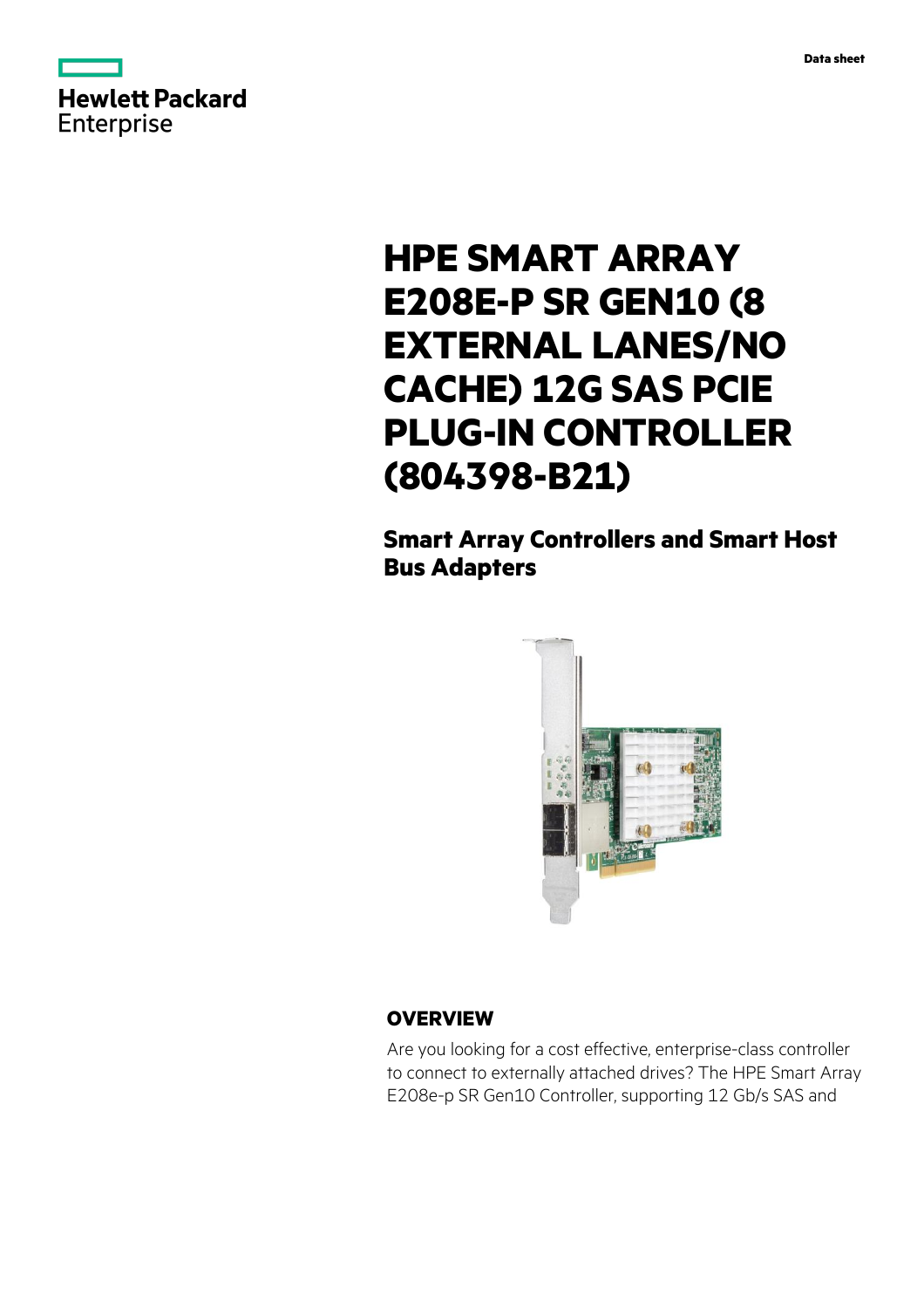PCIe 3.0, provides a cost-effective storage solution with enterprise-class reliability supporting RAID 0, 1, 5, and 10 and software-defined storage (SDS). This controller has eight external SAS lanes, allowing connection to SAS or SATA drives in an external disk enclosure, supports Mixed Mode operations of RAID and HBA simultaneously, and offers encryption for data-at-rest on any drive. This controller occupies a PCIe expansion slot.

#### **FEATURES**

#### **Cost-Effective SAS Storage Connectivity**

The HPE Smart Array E208e-p SR Gen10 Controller is a cost effective enterprise-class controller that provides the basic building blocks for simple RAID storage solutions while delivering 12 Gb/s SAS connectivity on HPE ProLiant Gen10 Servers when connected to 12 Gb/s external storage devices.

Offers a low-cost solution to enable software-defined storage.

Connects to external just a bunch of disks (JBODs) and advanced external storage arrays.

#### **Built-in reliability and security**

The HPE Smart Array E208e-p SR Gen10 Controller protects data-at-rest on any drive attached to the controller with HPE Smart Array SR Secure Encryption (optional license).

Comply with regulations for sensitive data, such as HIPAA and Sarbanes-Oxley with HPE Smart Array SR Secure Encryption.

Preserve data integrity with HPE SmartSSD Wear Gauge, which alerts you to potential drive issues before a drive fails.

#### **Improved Efficiency and Storage Management**

The HPE Smart Array E208e-p SR Gen10 Controller has increased flexibility with Mixed Mode which operates in RAID and HBA simultaneously and eliminates the expense of having to purchase another controller.

Rapidly configure simple RAID volumes on servers with the UEFI storage configuration tool, which also facilitates scripting support to configure an array via iLO through RESTful interface.

Quickly set up, configure, and manage drives attached to the controller with HPE Smart Storage Administrator (SSA), an intuitive interface used to create RAID volumes, manage advanced controller features, and deploy Smart Array solutions.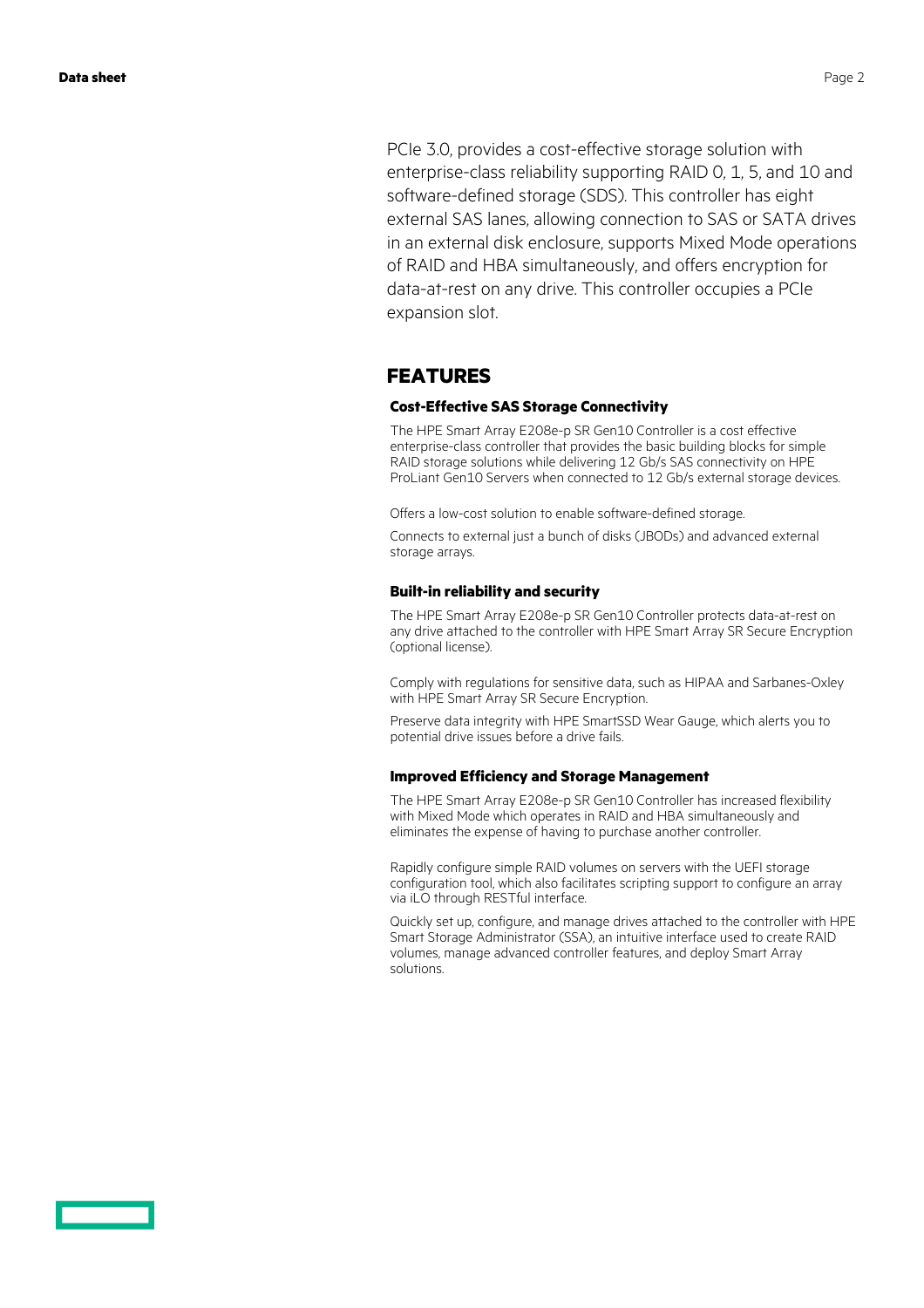# **Technical specifications HPE Smart Array E208e-p SR Gen10 (8 External Lanes/No Cache) 12G SAS PCIe Plug-in Controller**

| <b>Product Number</b>           | 804398-B21                                                                                                                                                                                                                                                  |
|---------------------------------|-------------------------------------------------------------------------------------------------------------------------------------------------------------------------------------------------------------------------------------------------------------|
| <b>Transfer rate</b>            | 12Gb/s SAS per lane<br>6Gb/s SATA per lane<br>PCI Express 3.0 x8 lane width                                                                                                                                                                                 |
| <b>Form factor</b>              | Standard PCIe plug-in controller                                                                                                                                                                                                                            |
| <b>Ports</b>                    | External: 8 SAS lanes across 2 x4 Mini-SAS HD ports                                                                                                                                                                                                         |
| Cache                           | No cache                                                                                                                                                                                                                                                    |
| <b>RAID levels</b>              | 0, 1, 5, 10                                                                                                                                                                                                                                                 |
| <b>Servers supported</b>        | HPE ProLiant DL360 Gen10<br>HPE ProLiant DL380 Gen10<br>HPE ProLiant DL560 Gen10<br>HPE ProLiant DL580 Gen10<br>HPE ProLiant ML110 Gen10<br>HPE ProLiant ML350 Gen10<br>HPE ProLiant XL170r Gen10<br>HPE ProLiant XL190r Gen10<br>HPE ProLiant XL230K Gen10 |
| <b>Additional features</b>      | HPE Smart Array SR Secure Encryption (optional license)                                                                                                                                                                                                     |
| <b>Supported disk enclosure</b> | HPE D3610 Disk Enclosure<br>HPE D3710 Disk Enclosure<br>HPE D6020 Disk Enclosure<br>HPE MSA 1040 SAN Storage<br>HPE MSA 1050 SAN Storage<br>HPE MSA 2040 SAN Storage<br>HPE MSA 2050 SAN Storage                                                            |
| Warranty                        | The warranty for this device is 3-years parts only.                                                                                                                                                                                                         |